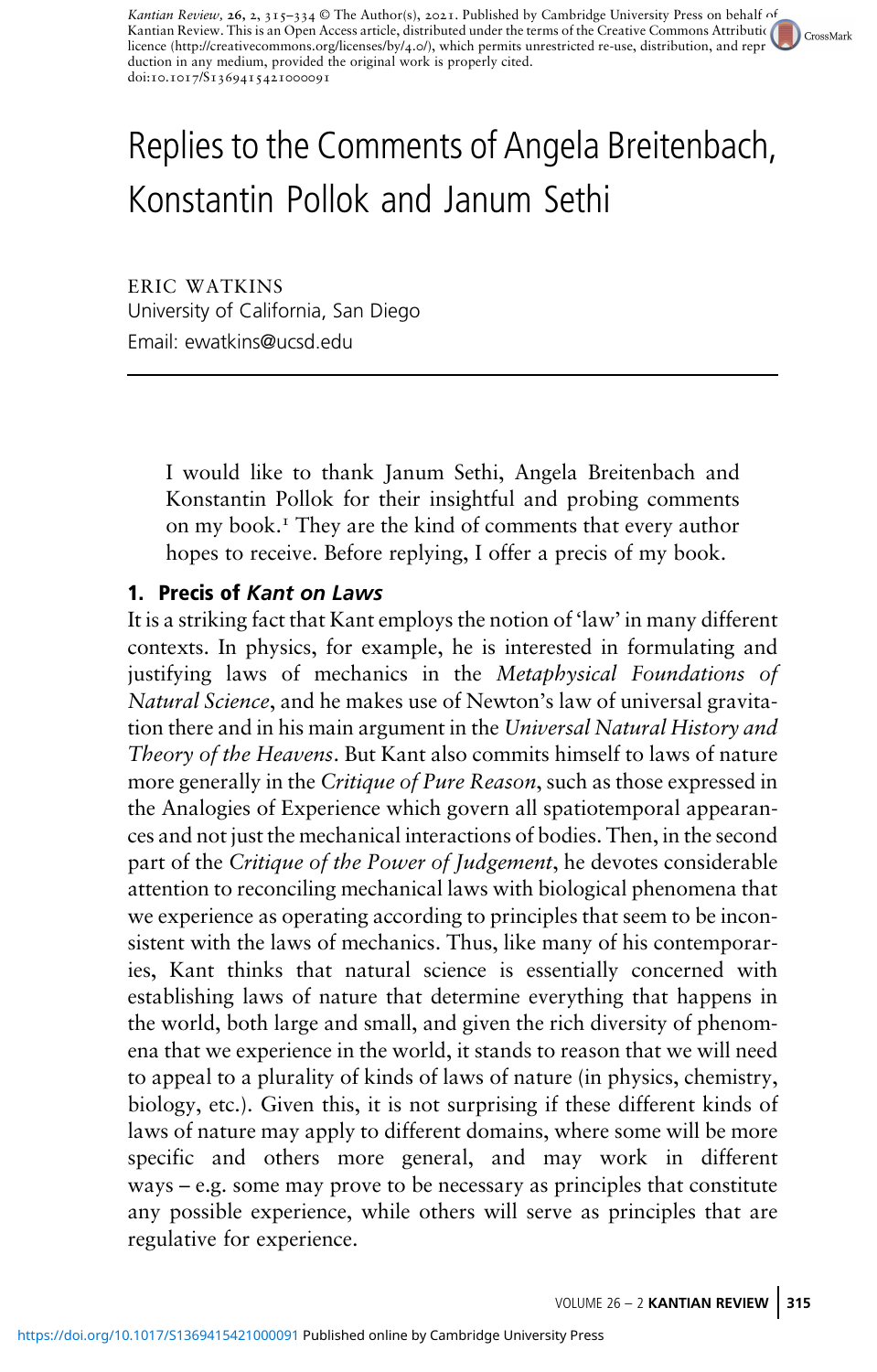However, Kant does not restrict the notion of law to laws of nature in his theoretical philosophy, but extends them to his practical philosophy as well. For not only does he articulate a framework within which political laws would be justified in the Doctrine of Right of the *Metaphysics of* Morals, but he also argues that our moral obligations must be conceived of in terms of a single principle that he characterizes as the moral law, in contrast to, say, Hume who makes no mention of a moral law. Again, the moral law applies to different cases in different ways insofar as it takes on imperatival form for human beings, who are subject to sensible desires that tempt us to transgress the demands of the moral law, whereas it does not take on such a form for purely rational beings, such as God, who are not subject to the vagaries of sensibility. The net result is that Kant employs the concept of law in both his theoretical and his practical philosophy, in the guise of laws of nature and the moral law.

What is more, in his critical period, he ends up attributing fundamental systematic importance to the notion of law. Near the end of the first Critique, in the Architectonic chapter, he notes: 'the legislation of human reason (philosophy) has two objects, nature and freedom, and thus contains the law of nature as well as the moral law, initially in two separate systems, but ultimately in a single philosophical system'  $(A840/B868).$ <sup>2</sup> Though I return to further aspects of this passage below, it is clear that Kant is thinking of laws here as the a priori principles that lie at the foundation of his metaphysics of nature and metaphysics of morals and thus of his entire philosophical system.

Kant on Laws pursues two main goals. First, it provides detailed accounts of several different kinds of laws that appear in Kant's philosophy, attending to the specific nature and domain of each kind of law and the context in which it is relevant. Second, it articulates a generic concept of law that is instantiated in many of the different kinds of laws that play a significant role in Kant's philosophy. Though I think that both goals are equally important and that either one would be seriously incomplete without the other, in this compact summary I focus most of my attention on the second goal. The first goal can be best appreciated on the basis of the particular accounts that can be found in each of the chapters that discuss the details of each kind of law.

Now it is admittedly tempting, at least at first blush, to think that it is an accident that Kant uses the same term 'law' in the phrases 'law of nature' and 'moral law', given that they arise in quite different contexts (the Scientific Revolution in natural science as opposed to natural law theory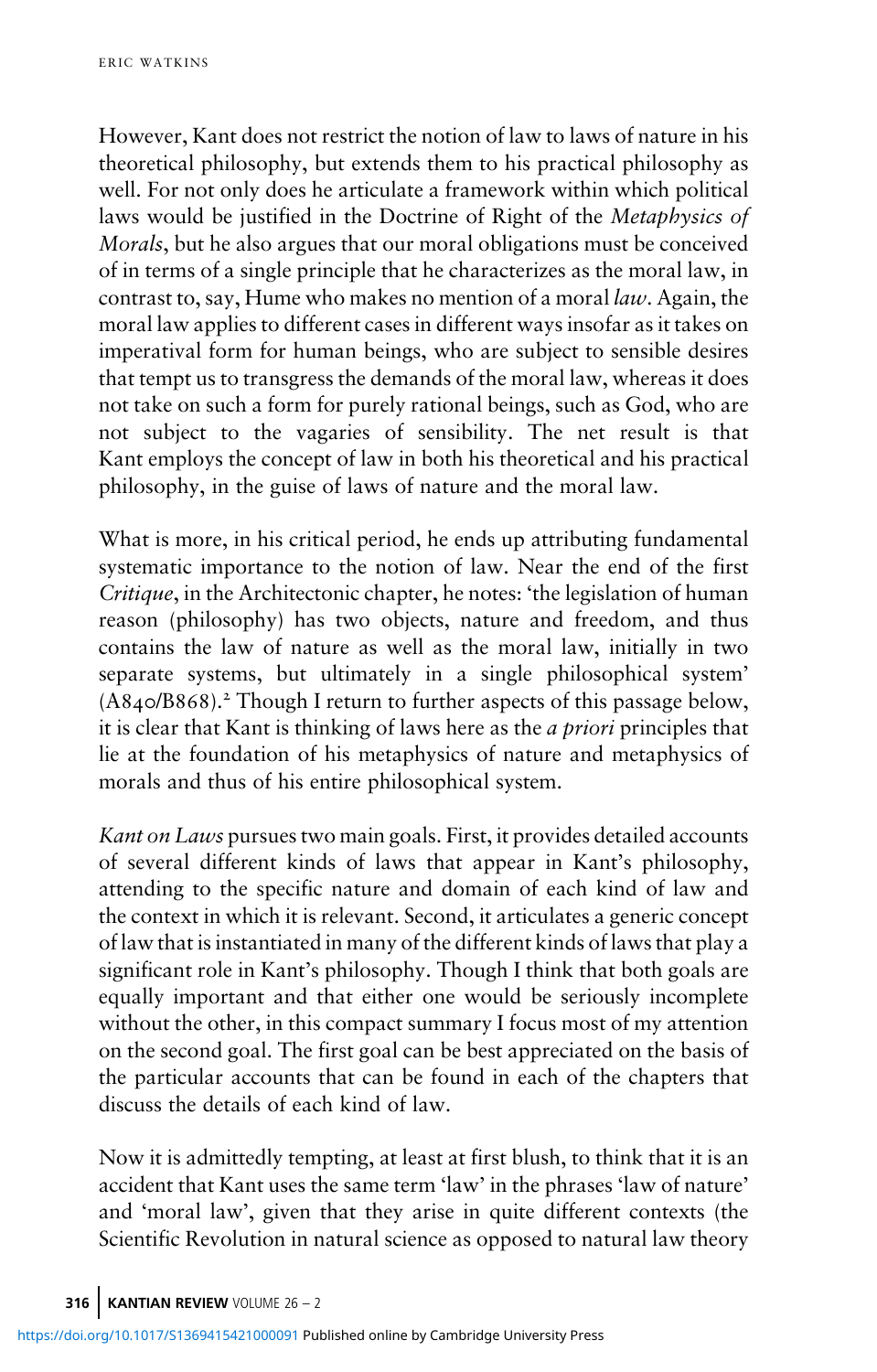in moral and political discussions). However, I argue that there is a single, univocal notion of law that underlies both of these uses, despite their different origins and despite the different uses to which they are put in his theoretical and practical philosophy. Specifically, the notion of law that is present in all these different contexts has two elements:  $(i)$  necessity and  $(z)$  the act of a spontaneous faculty whose legislative authority prescribes that necessity to a specific domain through an appropriate act. It is worth explaining each of these elements briefly.

The first element, concerning necessity, is important insofar as it distinguishes Kant's position from empiricist conceptions of law, which would be thoroughly contingent and are based on empirical events that are generalized in ways that, at least in principle, allow of exceptions. For Kant, by contrast, both the moral law and the laws of mechanics, to pick just two examples, are necessary in the sense that neither could have been otherwise. At the same time, it is important to note that this element of necessity can take on different forms in different cases. For example, even though the moral law is necessary for rational beings, it is not necessary that human beings act in accordance with it. Instead, Kant says that for us the necessity of the moral law takes the form of necessitation, or obligation, in the guise of a categorical imperative. The case of morality contrasts with, say, the Third Law of Mechanics, according to which every action necessarily has an equal and opposite reaction. When one billiard ball strikes a second, causing it to accelerate, the second billiard ball necessarily strikes the first, causing it to decelerate in equal measure. The changes of motion of the billiard balls are not the result of obligation, but rather of causal determination according to necessary laws. Despite the important differences between the cases, however, Kant's basic idea is that there is a necessity that grounds the moral obligation and the causal determination in each case.

The second element of Kant's generic notion of law derives from the idea that not every principle amounts to a law. Indeed, not even every necessary principle is a law. Instead, what makes a necessary principle into a law is the act of a legislator, for it stands to reason that there can be no law without a legislator enacting a principle as a law. This kind of position is not unique to Kant, as it can be viewed as part of the common sense meaning of the term 'law' and as stemming from the natural law tradition. What is distinctive of Kant's position, I argue, is the way in which he identifies our spontaneous faculties as legislators of the law. In his practical philosophy, drawing inspiration from Rousseau, he embraces his famous doctrine of autonomy, according to which reason legislates the moral law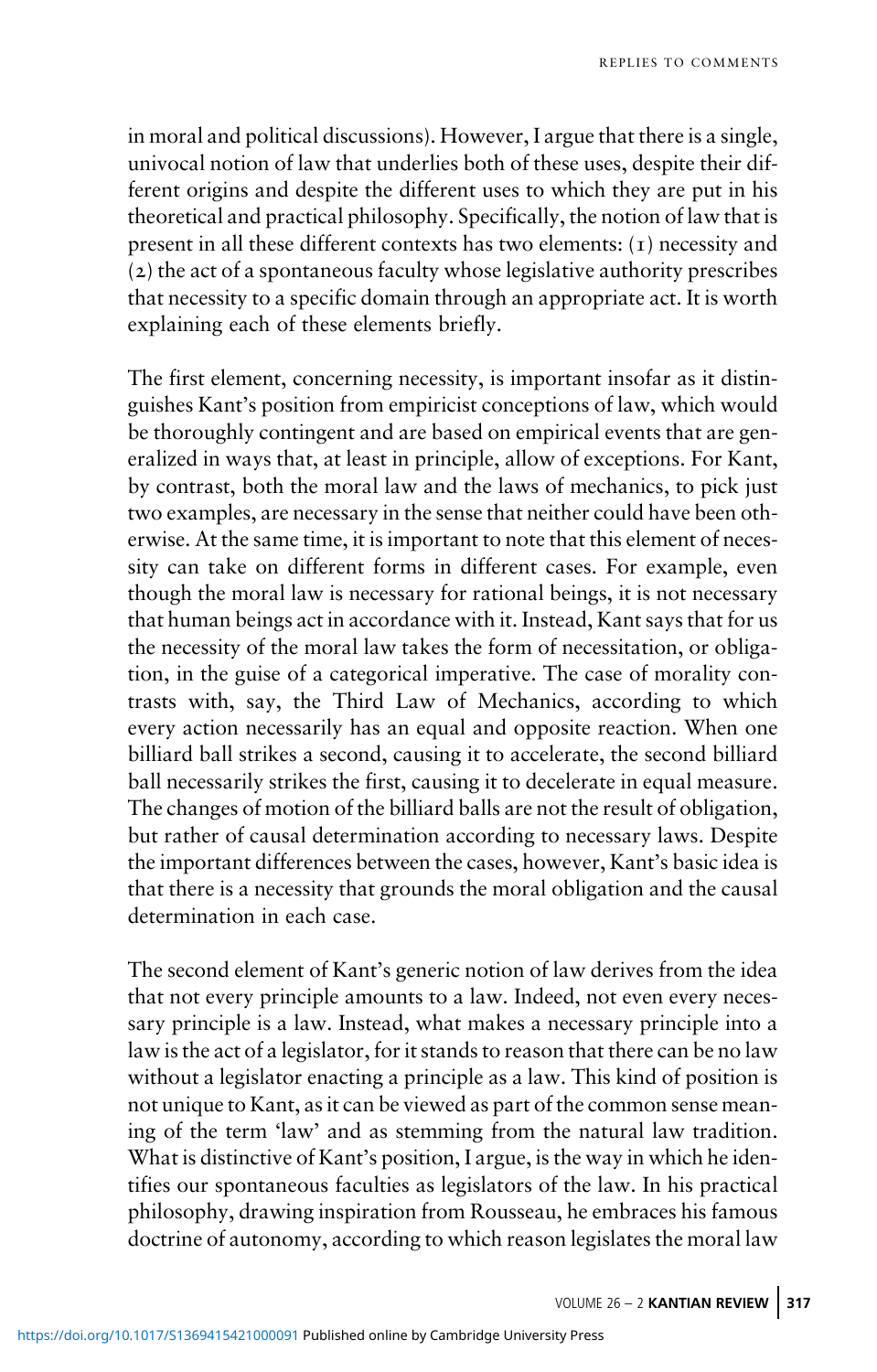to itself. Analogously, in his theoretical philosophy, Kant argues that the understanding prescribes laws to nature (which are then, appropriately enough, called laws of nature). In both cases, a spontaneous faculty performs an act that results in something being a law. This feature of Kant's position fits nicely with those laws that he thinks of as regulative principles, since it is natural to think that prescriptions must have some valid or appropriate source; otherwise, one would have no reason think it proper that they should regulate our behaviour. This second element is thus present in the different kinds of laws that Kant acknowledges, just as the first is.

Kant on Laws argues for the two main goals identified above over the course of twelve chapters, grouped into five parts. Part I focuses on Kant's concept of law. The first chapter, 'What is, for Kant, a Law of Nature?', argues that Kant has a univocal concept of law that is employed in his account of laws of nature and the moral law, and it articulates the two main elements of that concept that are outlined above. It is foundational for the rest of the book. The second chapter, 'Kant on Transcendental Laws', argues that so-called transcendental laws, such as the Analogies of Experience, have a necessity that is based, at least in part, on our cognitive natures, which makes Kant's an attractive alternative to empiricist accounts (in virtue of the necessity it invokes) and to necessitarian accounts (in virtue of the natures it invokes being cognitive and in some sense accessible to us).

Part II focuses on the laws of mechanics, which are among those laws that are most important to Kant's views on natural science. The third chapter, 'The System of Principles', prepares the way for discussing the three Laws of Mechanics that Kant treats in the Metaphysical Foundations of Natural Science by providing an account of the more abstract transcendental laws that Kant argues for in the Critique of Pure Reason's System of Principles of the Pure Understanding. The fourth chapter, 'The Argumentative Structure of Kant's Metaphysical Foundations of Natural Science', describes how the more specific principles that Kant argues for in the Metaphysical Foundations, including the Laws of Mechanics, are related to those transcendental laws, and argues that Kant does not derive the former from the latter by way of simple substitution, but rather shows how the former are established by way of an extended transcendental argument, one that is based on the possibility not of experience in general, but rather of experience of matter as an object of outer sense. The fifth chapter, 'The Laws of Motion from Newton to Kant', presents an overview of how Newton's three Laws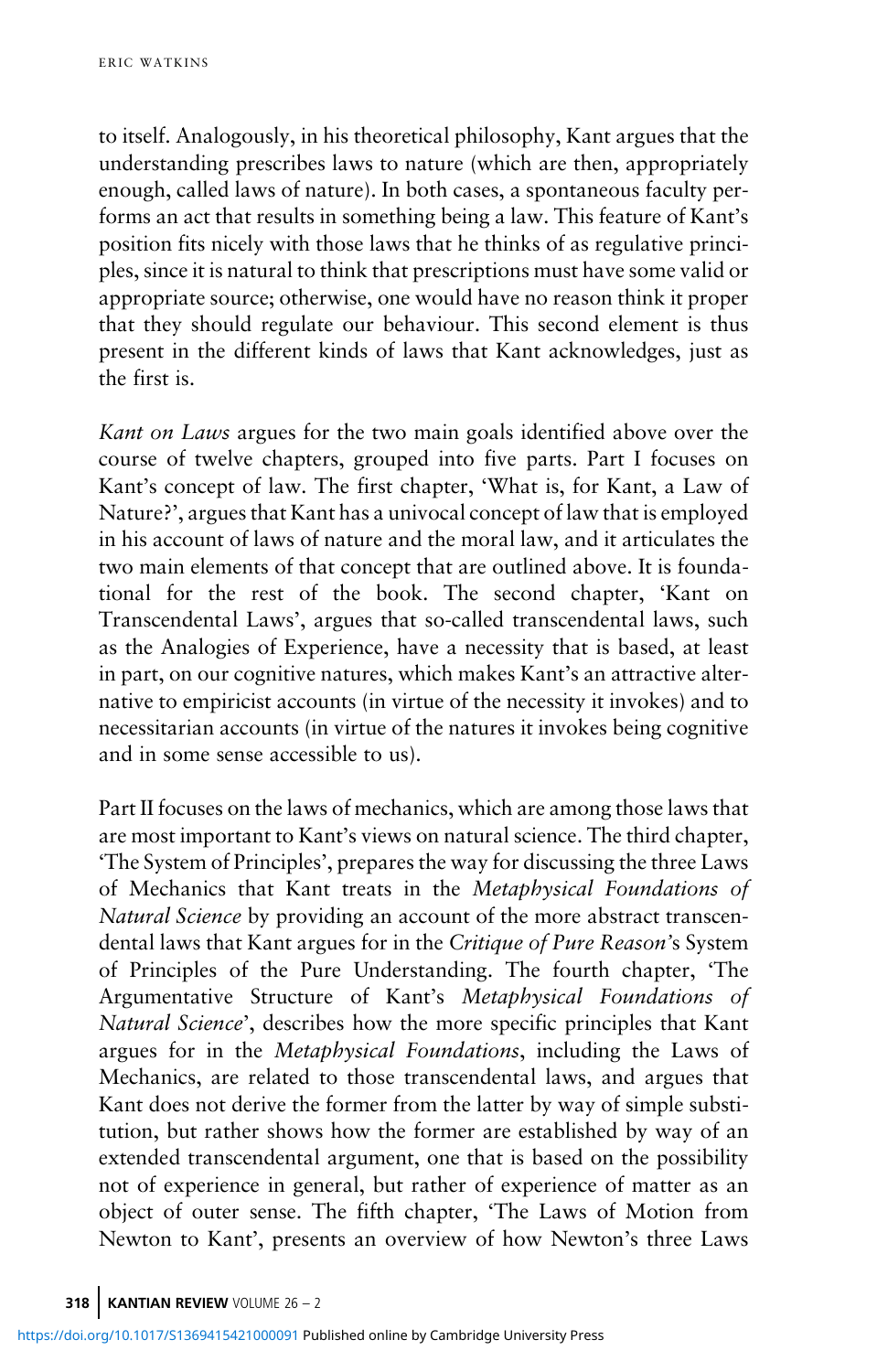of Motion were received in eighteenth-century Germany. It provides crucial context for understanding the subtle but important differences between Newton's Laws of Motion and Kant's Laws of Mechanics, which are otherwise easily overlooked. With all of these aspects of Kant's position in place, chapter 6, 'Kant's Justification of the Laws of Mechanics', then provides a detailed interpretation and reconstruction of Kant's arguments for the three Laws of Mechanics, while also illustrating how his conception of law is instantiated in this crucial case.

Part III focuses on the nature and status of organisms, especially insofar as the kind of teleological considerations that are essential to understanding organisms contrast with mechanical laws. Chapter  $7$ , 'The Antinomy of Teleological Judgement', considers the Thesis and Antithesis statements and arguments as they are presented in the Antinomy of Teleological Judgement in the Critique of the Power of Judgement, arguing that it remains difficult to understand exactly how Kant thinks that a supersensible ground can resolve the contradiction that is formed by those statements. Chapter 8, 'Nature in General as a System of Ends', discusses various teleological principles that Kant endorses, such as 'nothing in nature is in vain', 'nature is a system of purposes' and 'nature as a whole has a purpose', and shows how reason's reflections on organisms can support such principles.

Part IV considers how various laws can be regulative principles. The ninth chapter, 'Kant on Rational Cosmology', discusses the status of a series of principles that were typically classified as part of rational cosmology – the principles of no fate, no chance, no leap and no gap – and shows that they are best understood not as principles Kant rejects as cases of dogmatic metaphysics, but rather as regulative principles that should be endorsed. Chapter 10, 'Kant on Infima Species', discusses the 'logical laws' of homogeneity, specificity and continuity, which are closely related to his claims in the Jäsche Logik that there can be no lowest species and no next species. It argues that Kant's justification for these principles is based not on the limitations of sensibility, as one might expect, but rather on the limitations that attach to our discursive understanding.

Part V takes a broader view of the notion of law, one that extends beyond Kant's theoretical philosophy to his practical philosophy and the moral law. Chapter 11, 'Autonomy and the Legislation of Laws in the Prolegomena', points to deep parallels between the notion of legislation that Kant requires for legislating the laws of nature and the notion of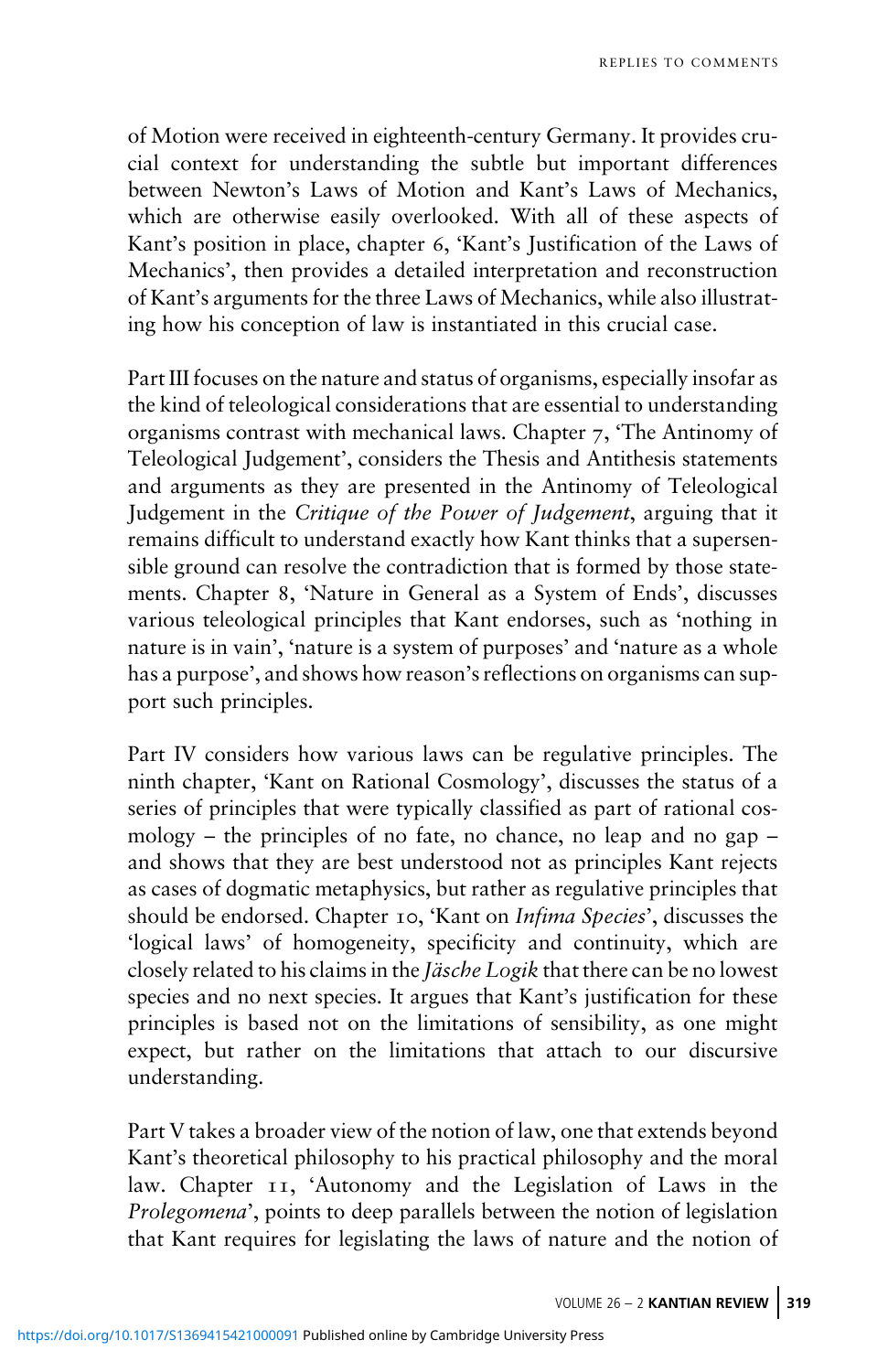legislation that he requires for legislating the moral law, while also acknowledging important points of contrast. In this context, it considers whether Kant's views on legislation, especially as articulated in the Prolegomena, influenced his views on autonomy and the legislation of the moral law, which first emerged in the Groundwork. In chapter 12, 'Kant on the Natural, Moral, Human, and Divine Orders', I argue against the view that by introducing the idea that human faculties legislate the law Kant must completely reject the traditional view according to which God is (in one way or another) responsible for both the laws of nature and the moral law. For even with his views of legislation in place, Kant has need of, and also constructs, an elaborate argument for the existence of God over the course of the three Critiques, one that allows for a prominent role for the divine order that is coordinated with the human and natural orders.

The Conclusion undertakes the important task of explaining how the diversity of laws discussed in the previous chapters is possible given the univocal notion of law that underlies them. It is one thing to explain the unity amidst the diversity, which the first chapter initiated, quite another to explain how diversity is possible with an underlying unity. Specifically, the concluding chapter argues that we can account for the diversity that we find in the nature, scope and kinds of laws to which Kant is committed by acknowledging that different faculties can perform different acts with respect to different objects and that reason, our most authoritative faculty, has certain interests and essential ends that allow laws to play essential and fundamental roles within his philosophy. In this way, the book, taken as a whole, shows us how we can understand both the unity and the diversity of laws within Kant's critical philosophy.

In her excellent comments, Janum Sethi raises three important questions for my account. First, is there for Kant any literal sense in which laws are prescribed to nature? Second, how can the account of laws of nature that I attribute to Kant be applied to empirical laws of nature? Third, how ought one to understand the immutability of our cognitive natures on which the transcendental laws of nature depend?

### Acts of Prescription

Sethi asks how one should understand the act of prescription (or legislation) that is, on my interpretation, a necessary component of laws. She presses the point (implicitly) by way of the following dilemma. The acts of legislation in question are either the acts of particular individuals at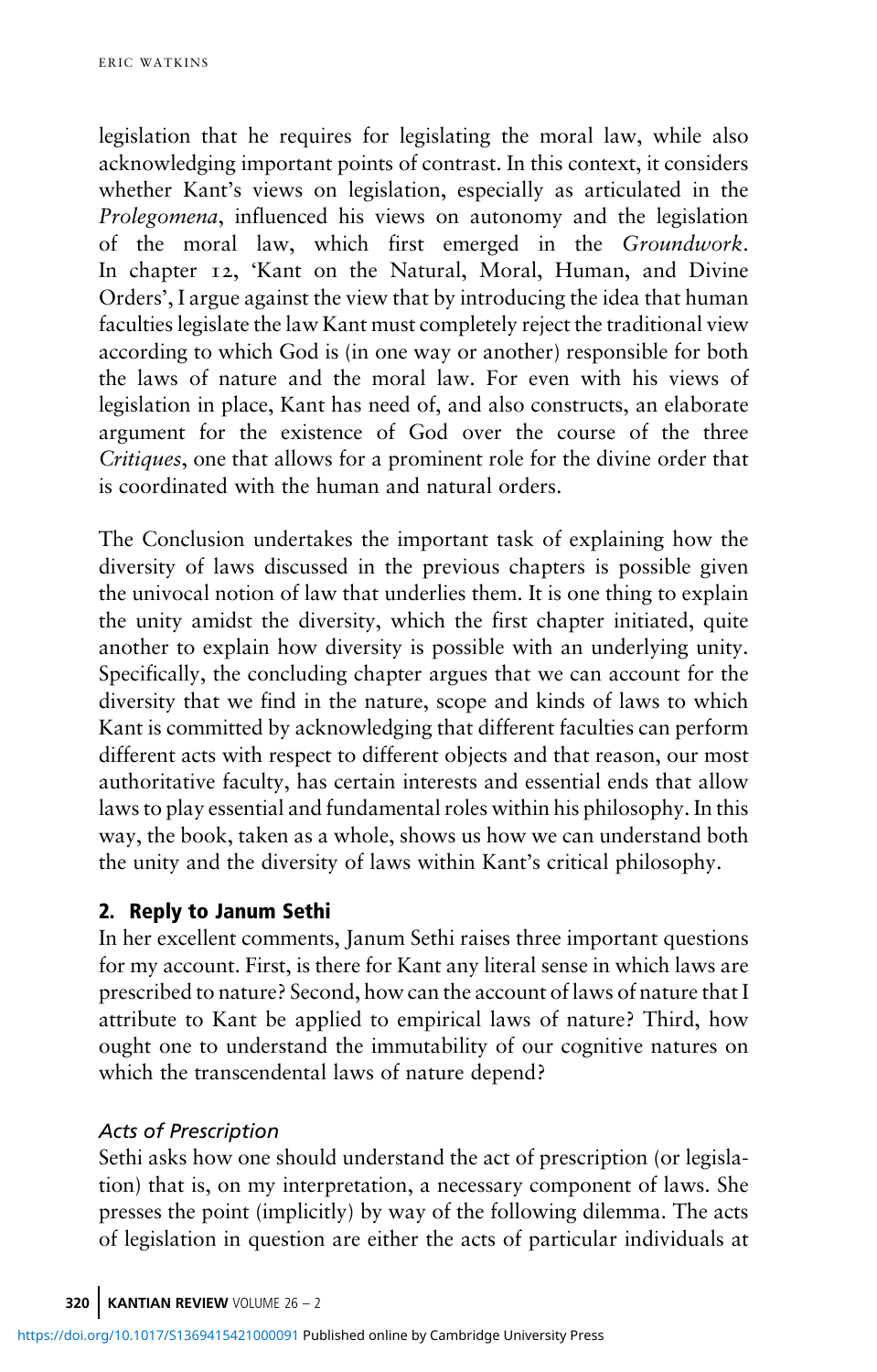particular moments in time on particular occasions, or they are not. If they are, then there is a literal sense in which they can be understood as acts of legislation. If they are not, then they are acts of legislation only in a metaphorical sense. She then argues that the first horn of the dilemma is untenable, and thus infers that one can speak of acts of legislation only in a metaphorical sense.

Now I wholeheartedly agree that the first horn of the dilemma must be rejected. This is even more clearly the case when we think of the moral law.<sup>3</sup> If the validity of the moral law were to depend on particular individuals legislating it on particular occasions, it would be possible to avoid the imperatival force of the moral law, which is supposed to be categorical and thus unavoidable. But similar objections can be raised to attempting to understand the legislation of the laws of nature in analogous fashion. If causal laws were to depend on the particular acts of particular individuals at particular times, one could avoid undesirable effects (such as coercion) simply by not legislating the law that would bring about such effects.

However, I do not accept the second horn of the dilemma because the notion of an act does not have to be tied to an individual at some particular time. There is a thinner, non-empirical notion of an act that does not require temporal particularity in the way in which empirical acts do, but that is also not merely metaphorical. That is, some acts may occur at particular times, but it does not follow that every act has to occur at a particular moment of time, or that what it is that makes something an act is the fact that it occurs at a particular moment of time. It may help here to think about space and time. As an empirical individual, I have my particular representation of space and time, and you, as the particular empirical individual you are, have your particular representation of space and time. While we are both viewing the world spatially and temporally, we do so from different points of view such that my particular representation of an object in space is not literally the same as your particular representation of that object in space. Yet it is clear that, on Kant's view, there are single a priori representations of space and time that we both have. Admittedly, these representations do not involve acts of legislation by the understanding or reason, but rather are formed by way of sensibility. However, the important point here is that there is a more generic and thinner notion of *a priori* representation that is not datable to some specific empirical moment of time, even if there are tokens of that kind of representation that occur at particular moments of time. An analogous point can be made about the categories and thus about laws of nature.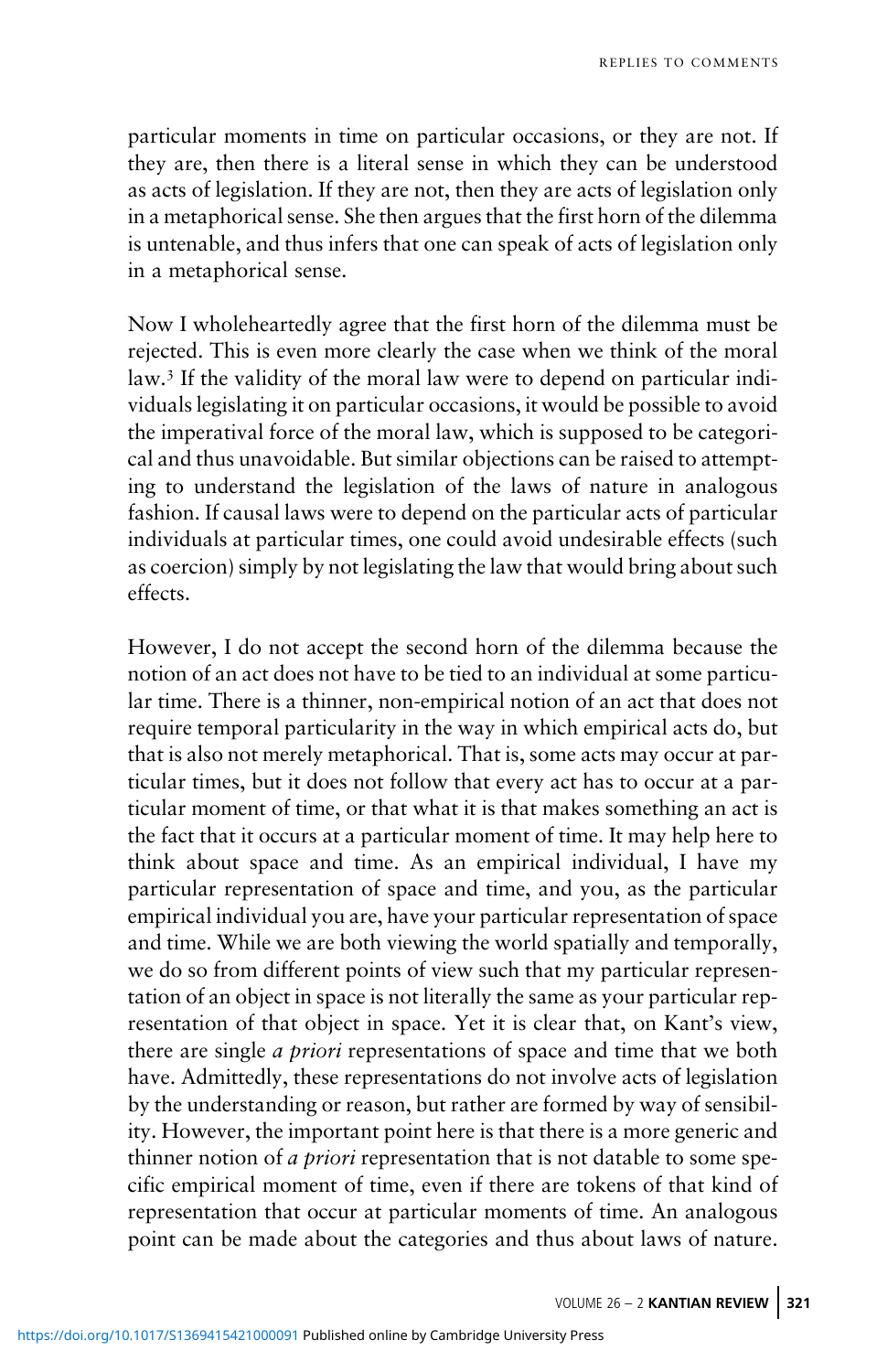Even if I apply the category of causality and the causal law associated with it on a particular spatiotemporal occasion so as to cognize a particular event and you do the same on a different spatiotemporal occasion, there is still a legitimate sense in which we are applying the same category and thus legislating the same causal law. Indeed, this must be the case if we are ever to cognize the same event, despite our numerically distinct representations. Further, it is no metaphor to say that we share the same a priori intuitions and categories even though we have different empirical intuitions and concepts, since these presuppose shared a priori intuitions and categories. Similarly, it is no metaphor to say that there are acts of legislation that are embedded in the categories.

A second point that may help one understand how an act of legislation or prescription can be independent of determinate spaces and times and not reduce to metaphor is to recall that both Leibniz and Kant conceive of substantiality in terms of activity. For both, something cannot be a substance without being active, which means that every substance necessarily acts, whether or not it exists in space and time. Accordingly, God, as a perfect and most real being, must act. Further, it is tempting, at least for Leibniz and Kant, to think of God as creating the finite substances that constitute the world (including us) and as one who issues the moral law as a divine command. On such a view, we cannot conceive of God's acts of creation and legislation as occurring at particular spatiotemporal locations. Similarly, on Kant's view as I understand it, insofar as there are things in themselves that affect us, giving rise to sensations that we take up into empirical intuitions, that act of affection cannot be in time. The content of this broadly applicable notion of act would have to be represented by way of an unschematized category, and thus be rather thin and unlike that of our notion of those (empirical) actions that we consciously perform in our day-to-day lives and represent by means of schematized concepts. However, if there is a core content to the notion of an act that can be instantiated in different contexts, as must be the case for Kant in light of his commitments to what we can think (without cognizing), one can conceive of acts of legislation or prescription as acts that beings endowed with the appropriate faculties can perform. But if we can accept such a notion of an act, then we can avoid the dilemma that Sethi poses, as there is an intelligible and non-metaphorical notion of an act to which Kant is committed but that is not empirical and not datable to particular places and times.

If one can understand Kant's position in this way, the question remains as to whether one should do so. One reason to interpret Kant's notion of law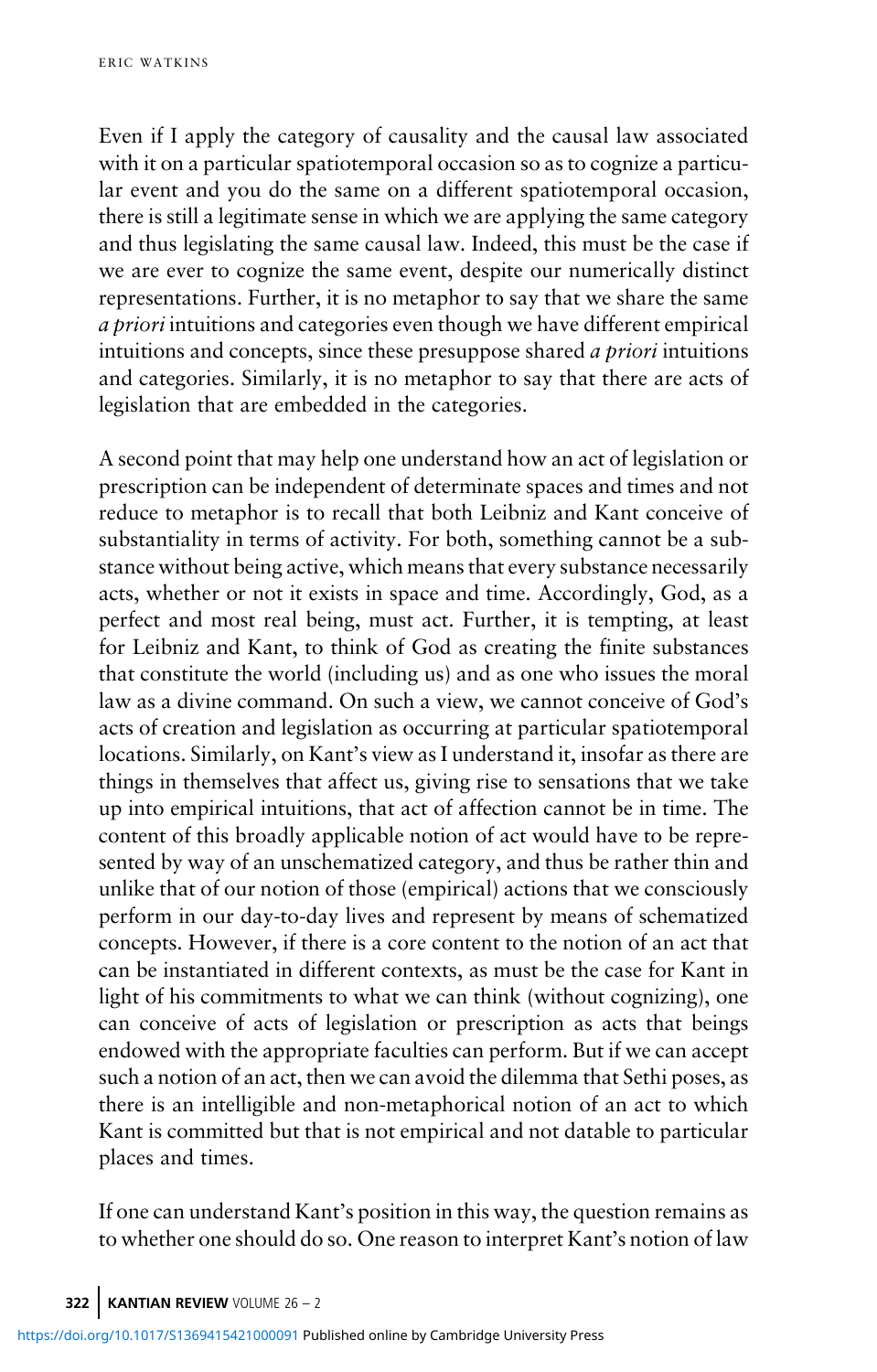in terms of acts of legislation is textual. Recall one crucial passage from the Prolegomena, in which Kant remarks: 'even though it sounds strange at first, it is nonetheless certain, if I say with respect to the universal laws of nature: the understanding does not draw its(a priori) laws from nature, but prescribes them to it'  $(P, 4: 319-20;$  emphasis in the original). Kant explicitly admits, indeed emphasizes, that the doctrine he is asserting sounds strange, but he commits to it despite its strangeness. Why would Kant select the term 'prescription' if it were meant metaphorically rather than literally? Instead of choosing a metaphorical term that makes it more difficult for readers to accept his position, he ought to have chosen one that would not draw attention to (purportedly) undesirable features of his view. For this reason, the most plausible way to understand the sentence is as making a claim that is meant to be literally true. Nor can one dismiss this sentence as an isolated occurrence. As we saw in the passage from the Architectonic quoted above, Kant does not simply say that there are two distinct but ultimately related objects of special philosophical importance, nature and freedom; instead, he claims that human reason legislates these two objects in the guise of laws of nature and the moral law. This kind of passage is especially friendly to my interpretation because the parallel between the theoretical and the practical is made explicit, as is the idea that legislation is required for the kind of law that is relevant to nature and freedom.<sup>4</sup> Indeed, once one starts looking, one can find this kind of terminology scattered throughout Kant's corpus. See e.g. the Introduction to the Critique of the Power of Judgement where he claims that our cognitive faculty has two domains, nature and freedom, and it is 'a priori legislative through both'  $(CJ, 5: 174)$ . The textual evidence in favour of reading Kant as committed to acts of legislation is widespread.

Another reason to interpret Kant's position in this way is philosophical. One might think that even if Kant's commitment to the language of legislation is clear, it is still best understood as merely metaphorical. However, there are philosophical costs to any interpretation that views his use of the term 'legislation' as purely metaphorical. For one, it would be necessary to clarify what the metaphor is supposed to stand for. Karl Ameriks and Konstantin Pollok have suggested (independently) that Kant is using legislation talk to say that we must 'appreciate' or 'acknowledge' the normativity of these laws.<sup>5</sup> But such epistemic terms are insufficient on their own, as they presuppose that the principles that are being appreciated or acknowledged are in fact binding, and without any account of how they can be binding, it is unclear that a stance of appreciation or acknowledgement is appropriate.<sup>6</sup> A literal rendering of acts of legislation, by contrast,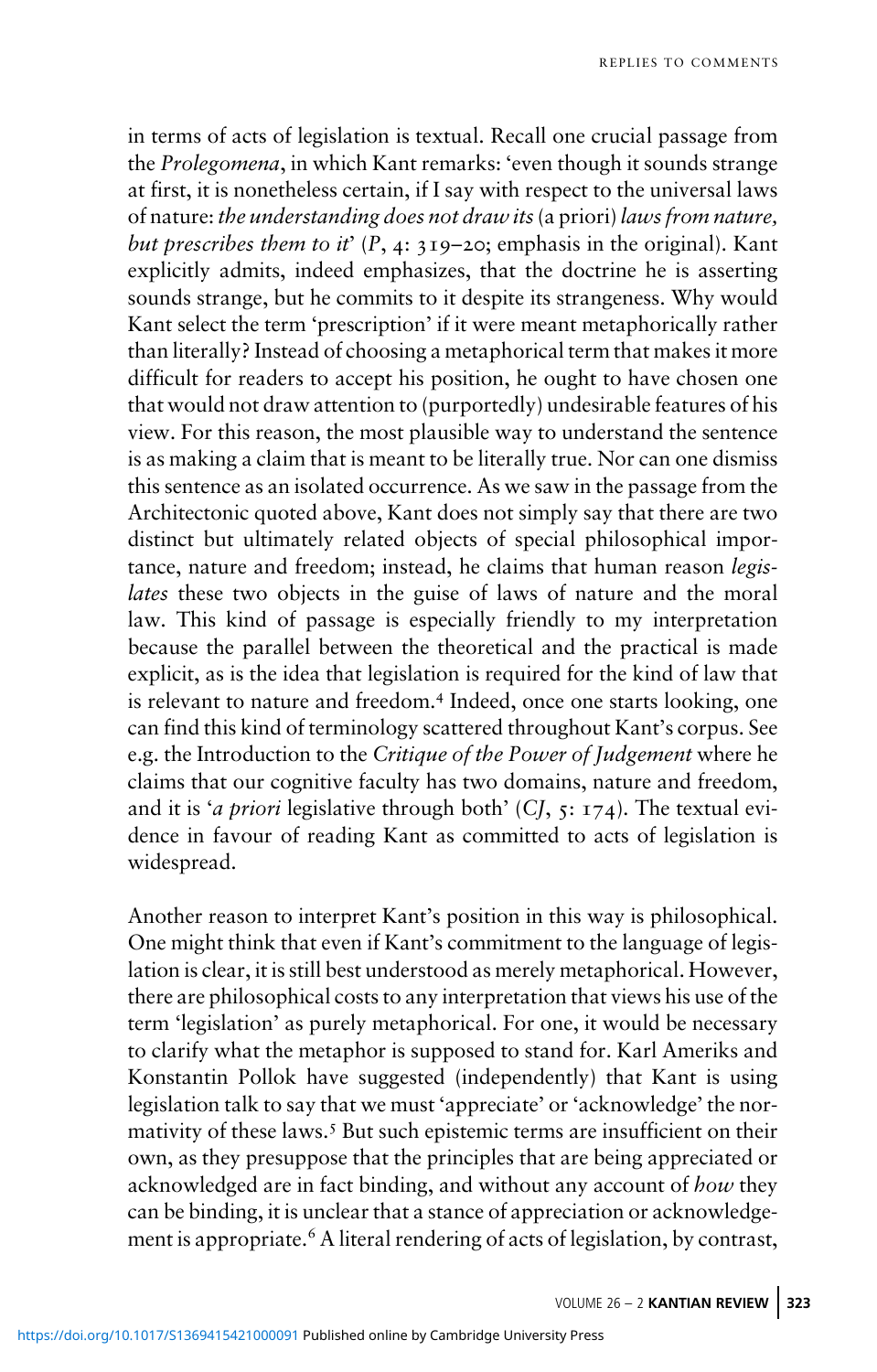provides a clear account of the binding force of the moral law and, strange as it might sound, of laws of nature too insofar as they are supposed to govern appearances and not simply be true descriptions of appearances. In short, if one omits reference to acts of legislation in the literal sense, one will be under pressure to abandon any literal talk of laws of nature and the moral law in favour of non-governing descriptions of worldly events and moral principles.

Such an interpretation also risks endangering the systematic unity that is a hallmark of Kant's philosophy. For on Kant's picture, we have, along with our spontaneous faculty of reason, a single set of unifying functions that bring about unity and order. Without acts of legislation that impose this unity on whatever multiplicity is given to us, there would be no unity, and without unity, no systematicity. While one could adopt a position that simply acknowledges different metaphysical and normative constraints that lack any unifying principle, it would be a much less attractive and intelligible position than the one that supports Kant's systematic philosophical thought. Thus, philosophical grounds provide additional support for a literal interpretation of legislation.

## Empirical Laws of Nature

Sethi rightly notes that I do not present a detailed account of Kant's views on empirical laws of nature. The topic, which involves a number of metaphysical, epistemological and scientific issues, is notoriously complicated and deserves a book-length treatment of its own. All I can do here is briefly indicate a few markers of some of the main lines of what I take Kant's view to be.

In Kant and the Metaphysics of Causality (Watkins 2005), I argued for, among other things, the view that laws of nature are based on the natures of things. Specifically, on my interpretation, the intrinsic properties of things that constitute their natures are (partial) grounds of the laws, where the laws determine the states of these things when they interact according to their respective natures and circumstances. In Kant on Laws I then argued that the laws of nature also depend on our cognitive capacities, including our understanding's act of prescription. These acts of prescription are thus (partial) grounds of the laws of nature as well. In filling out this account, I suggested that the natures of things are (partial) grounds of the content of the laws, while our understanding's act of prescription is a (partial) ground of the lawfulness of the laws of nature.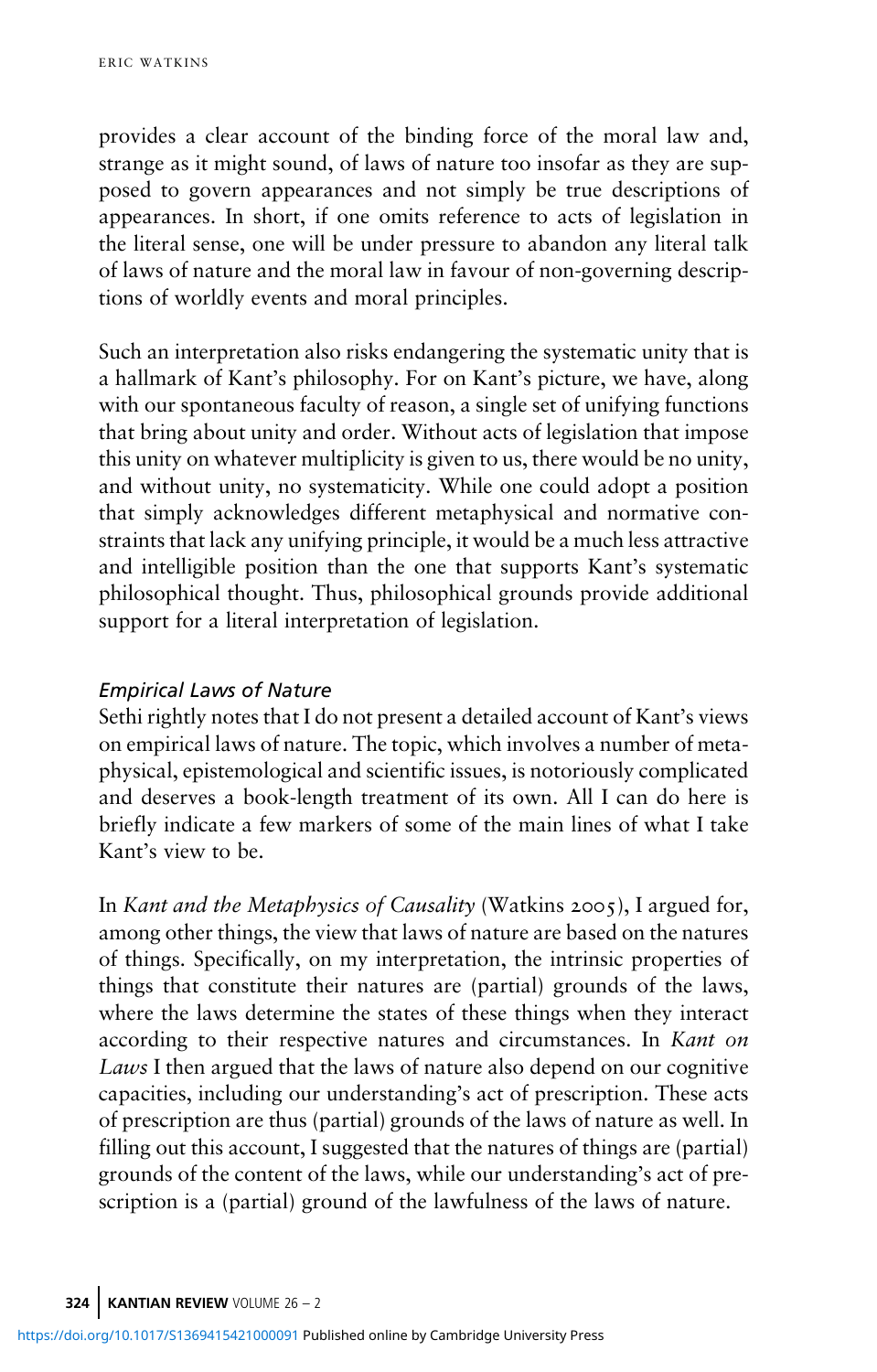Sethi asks for clarification of how what is due to the understanding is supposed to be related to what is derived from the natures of the objects that the laws govern when they interact. One point of clarification derives from the fact that Kant's position is informed by his distinction between matter and form.<sup>7</sup> The matter of the empirical laws of nature, the specific empirical content that varies from one empirical law to another, is grounded in the empirical natures of whatever objects the laws of nature govern. The laws of chemistry, for example, are based on the different kinds of chemical elements, and, more generally, what distinguishes empirical laws from the *a priori* laws treated in the System of Principles is that the former hold only for objects that have a specific nature, whereas the latter hold for all objects, regardless of the kind of nature they might have as long as they are objects of experience. By contrast, the form of empirical laws – their conformity to law, the lawfulness of the laws, or the fact that this object will always act in the same lawful way – is grounded by the understanding.

If we can identify the form and the matter of empirical laws in this way, how do they interact? Though Kant applies the form–matter distinction in different ways in different contexts, its basic idea is that the matter is the determinable, while the form is what determines the determinable such that it is then determinate. What this means in the current context is that, through its act of prescription, the understanding determines the specific natures of things in the sense that, despite their necessity and their particularity and the differences that they may have from each other as a result, they take on a universal form in the guise of empirical laws of nature that hold for those things over all instances. That is, though the nature of each thing is particular – each thing is the particular thing that it is and has whatever particular nature it has – it is the understanding that renders that thing's content universal, and it does so by relating that particular to others such that they will always relate to each other in the same way, rather than simply apprehending that particular as a particular (as a divine intellect might). It is worth noting that there are similarities between the questions that this account faces and those that one encounters in attempting to explain Kant's account of empirical concept formation. For in both cases, the understanding starts with some material particular (sensation/empirical intuition and particular empirical nature) and, somehow, forms from it something universal (an empirical concept or an empirical law of nature).

A second point of clarification, related to the first, derives from the complex logical and real conditioning relations that empirical laws of nature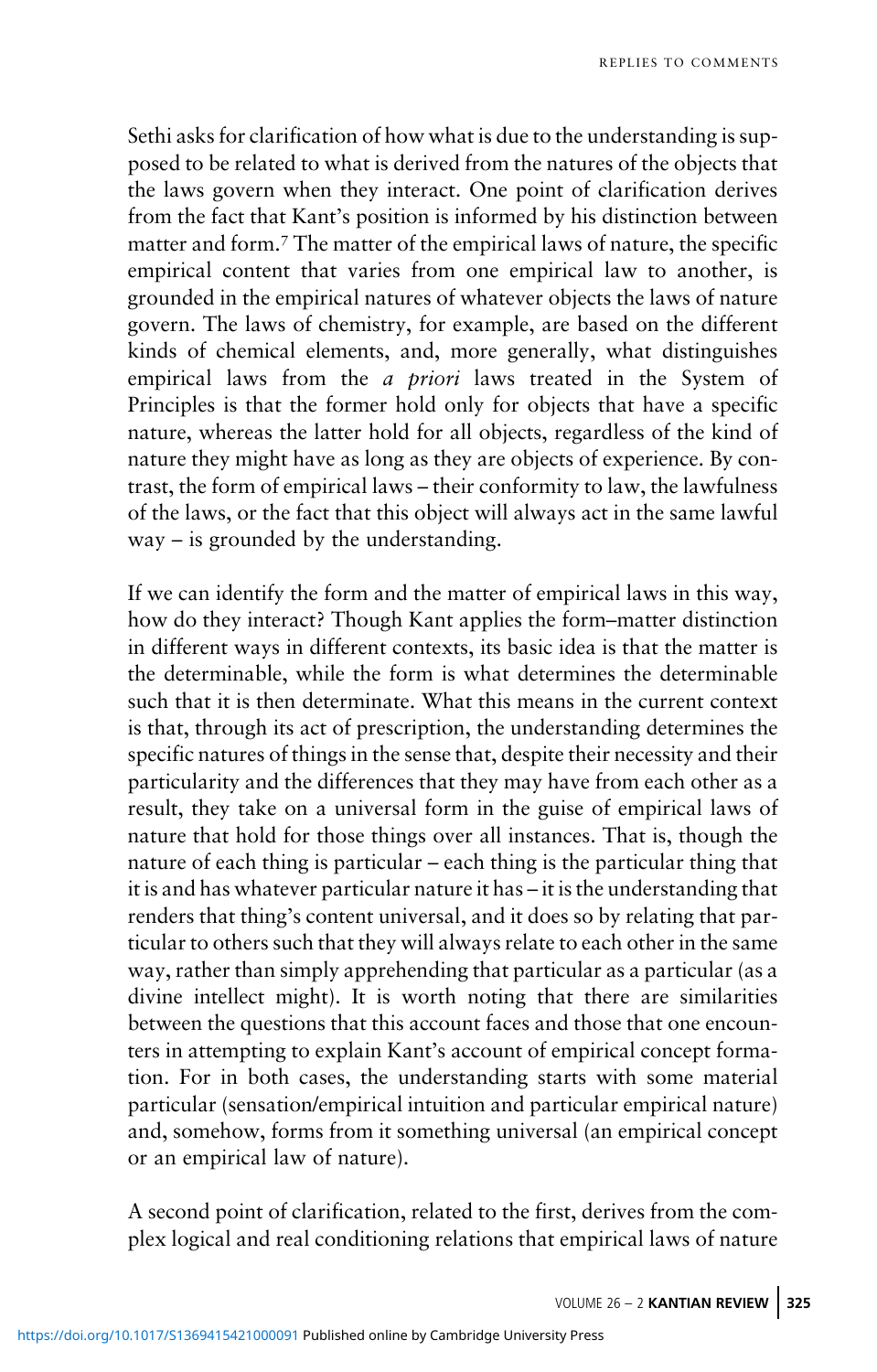stand in. Every empirical law will have its place within a system of empirical laws, where some are narrower and more restricted in their scope as others are broader and less restrictive. If these empirical laws are related in the form of logical conditioning relations, as premises and conclusions within a series of syllogisms, they can form part of natural science proper. But note that what makes a body of cognitions science proper is not that they can be put into a certain logical form, but that they can explain why events happen the way they do; the laws of nature are supposed to capture the reasons for what happens, but they can do that only insofar as they somehow express those real conditioning relations between things that explain why they come to be in the states that they are in. For example, the fact that human beings are mortal is not explained by the fact that it follows logically from the fact that animals are mortal and human beings are animals. Instead, human beings are mortal because each one of us dies, and there is a cause of death that varies from case to case, at least in its specifics. The job of (medical) science is to explain the causes of death of each individual as well as the general laws that must in some way cover the particular causes of death. Accordingly, while reason must make sure that any conclusion it draws does follow logically from its premises, with the help of the understanding it must also grasp the real conditioning relations in the world and determine the more general ones before they can be put in a final logical form that could be called science proper. And here it is to be noted that reason cannot do its job without the understanding grasping the natures of things as part of the ground of the laws of nature that can then be placed in the kind of logical conditioning relations that are required for science. This is obviously not a complete account of empirical laws of nature, but it does point in two important directions for further clarification.

### Immutability

In chapter 2, in the course of explaining the special status that transcendental laws of nature have for Kant, I compare and contrast his view with Carnap's, which invokes the notion of the 'revisable a priori'. Distinctive of Kant's account, I argue, is the necessity of the natures of our cognitive faculties which supports the necessity of transcendental laws, in contrast to the contingency of laws on Carnap's account. In a footnote, I suggested that even if one did not insist on the necessity of our cognitive natures, there could still be an important difference with Carnap's position, given that Carnap's laws depend on ultimately arbitrary choices of linguistic frameworks, rather than on our cognitive natures (whether immutable or not). Sethi quotes one passage from Kant  $(B_167-8)$  that gives expression to the importance of the necessity of our cognitive natures, before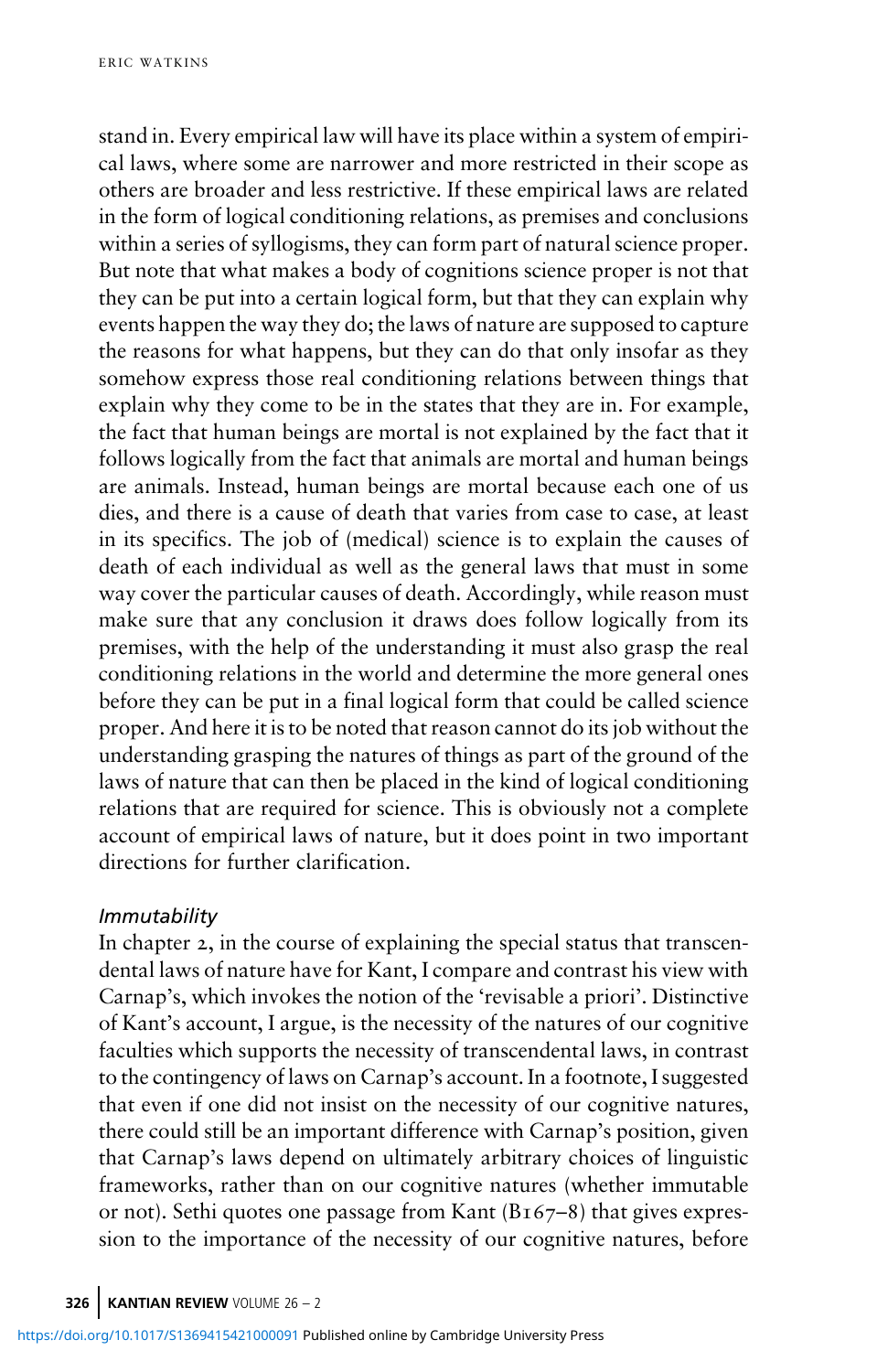asking what grounds Kant's claim that our cognitive natures are immutable. In support of this question, she cites a second passage  $(B_{145}-6)$ , where Kant claims that we are unable to explain why our understanding must use the twelve categories that we have to bring about the unity of apperception, just as we cannot explain why space and time are our forms of sensible intuition.

It is important to keep two issues distinct here, though the one depends on the other on Kant's view. The first concerns the modal question of whether our cognitive natures are immutable and necessary, and if so, of whether we can provide any explanation of their necessity. The second concerns the explanatory role that our cognitive natures play in Kant's account of transcendental laws, and concerns explanatory or grounding rather than modal relations (though grounding relations may involve modal relations). As for the first question, I take it that for Kant the kind of self-cognition that reason arrives at after conducting its analysis of our cognitive faculties reveals the natures of our cognitive faculties and their necessity. Consistent with this, he repeatedly remarks that we cannot explain why we have space and time as our forms of sensibility and the categories as our discursive forms of thought and understanding. If they are brute or unconditioned necessities, as Kant thinks they are, then it makes sense that we cannot explain them, as there is nothing to explain, and reason has to rest content with the fact that it has uncovered their distinctive fundamental natures. As for the second question, not only can we not explain why we have a discursive understanding, with the twelve categories listed in the table of categories, but I take it that, according to this passage, we also cannot explain why we have to use these categories to bring about the unity of apperception rather than in some other way. That is, the categories have the features that are necessary to produce the requisite result, but even if we could explain the necessity of the understanding and its categories, that would still not amount to an explanation of why, for example, there could not be other representations (which we do not have) that could produce the same result. Accordingly, there are limits not only to what we can explain about the necessity of our cognitive natures, but also about what we can explain in the course of the explanations that invoke them to further ends.

In her rich comments, which are a model for their remarkable combination of clarity and charity, Angela Breitenbach expresses fundamental agreement with several features of my interpretation of Kant's principles of homogeneity, specification and continuity (articulated in chapter 10),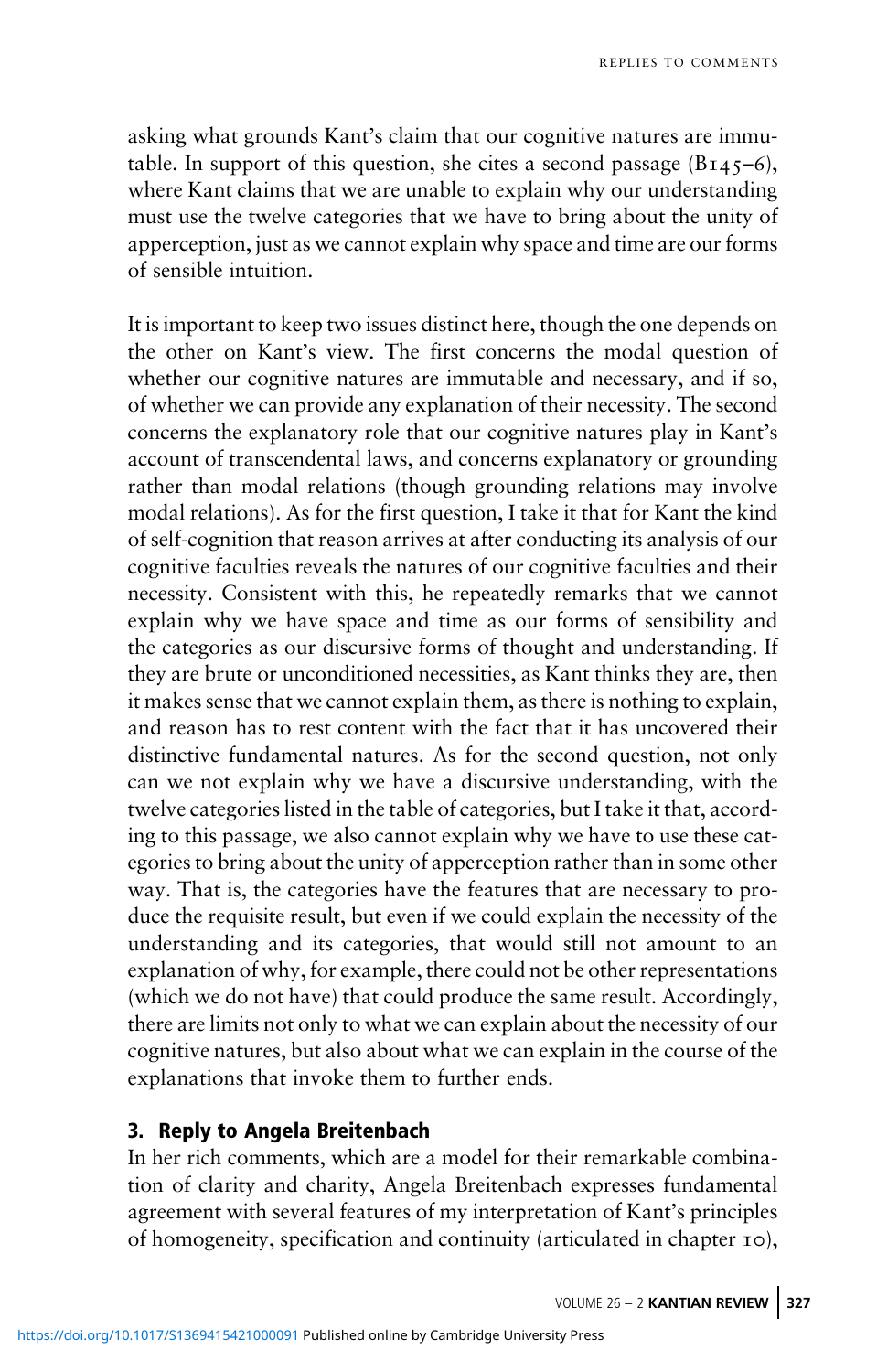before offering some critical remarks that could be taken as a friendly amendment, and then showing how they might support a broader conception of reason, one that emphasizes systematic unity rather than an unconditioned condition. In reply, it is certainly tempting simply to accept both the friendly amendment and the broader conception of reason that Breitenbach sketches, especially since the amendment can seem to eliminate an asymmetry in Kant's position that is otherwise difficult to account for. At the risk of appearing ungrateful, let me express some further thoughts.

What I am calling a friendly amendment is Breitenbach's proposal that one accept my interpretation of the principles of homogeneity, specificity and continuity as expressing the interests of reason, but restrict its scope to empirical concepts. She notes that my interpretation takes some of Kant's remarks about lowest and next species in the Jäsche Logik to be directly relevant to his discussion of the principles of homogeneity, specification and continuity in the Appendix to the Dialectic, and one could cast doubt on such a connection, either because the Jäsche Logik is not a reliable account of Kant's views or due to scepticism that Kant's discussion of lowest and next species is really relevant to the Appendix's regulative principles. But there are significant reasons that speak in favour of Breitenbach's restriction of these regulative principles to empirical concepts. For one, it is much easier to maintain that there is no highest empirical concept than it is to maintain that there is no highest concept, at least as a textual matter, given that Kant explicitly refers to the concept of 'possible thing' as a highest concept in his logic transcripts (but see also  $A_{290}/B_{346}$ . For another, the very argument that I use to establish that there can be no lowest concept would seem to establish, by parity of reasoning, that there can also be no highest concept. These are serious reasons and, taken together, they represent a serious temptation. If Kant's assertion that there is a highest concept were the only consideration that motivated the asymmetrical view I proposed, Breitenbach's restriction of the view to empirical concepts would likely be the strongest interpretation, because it could accommodate that fact while still allowing for a thoroughly symmetrical account of empirical concepts and the relevant regulative principles.

However, Kant's assertion of the existence of a highest concept is not the only reason that speaks in favour of taking the regulative principles to range over all rather than only empirical concepts. For at least some of the arguments that support the principles of specification (no lowest species) and continuity (no next species) were based on logical relations of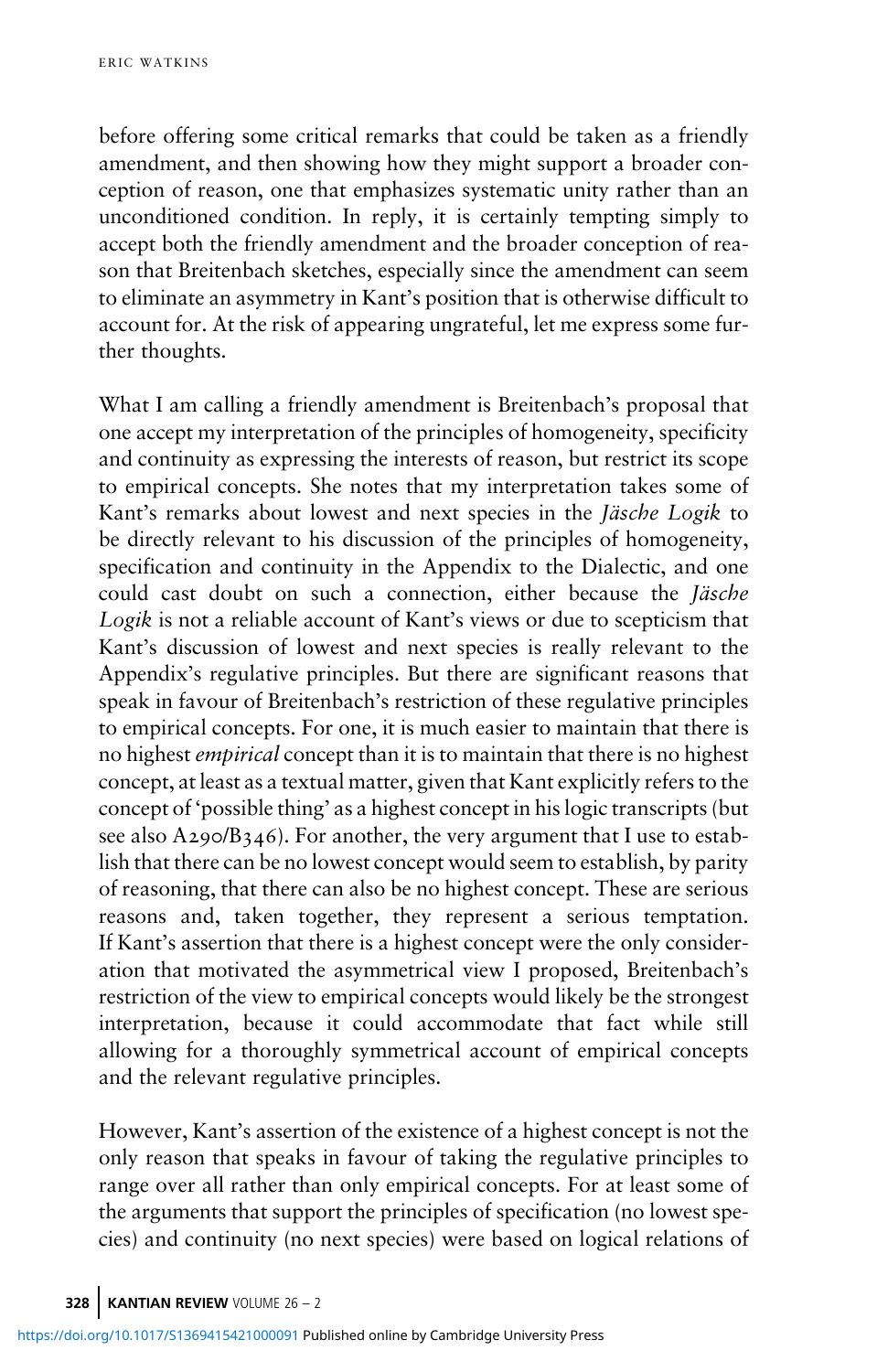conceptual containment, which are perfectly general. If one concept contains another, it does so regardless of whether they are empirical or a priori concepts. And if I abstract from some of the content of one concept so as to form a more general one that contains it, this act of abstraction is possible whether or not the concepts in question are empirical. Since the considerations on which the arguments for the regulative principles are based are not limited to empirical concepts, if they are compelling, they should be so for both empirical and non-empirical concepts.

At the same time, while reason is interested in the logical relations between concepts, it is also true, as is clear from my response to Sethi, that reason is interested in the real conditioning relations between things, and insofar as concepts are supposed to capture the content of things, reason must be interested in their real relations as well. Accordingly, because concepts must be formed so as to be attentive to the real relations they are representing, reason cannot rest content with purely symmetrical logical relations. Thus to know what one should think about the principles of homogeneity, specification and continuity, which are logical principles that reason uses in the hope of discovering real relations, one would need to have a detailed view of real conditioning relations as well as the relations between them and the kind of logical conditioning relations that are implicit in, or can be expressed through, the hierarchical structure of concepts. This remains a desideratum in Kant scholarship.

But what of Breitenbach's suggestion that the regulative principles of homogeneity, specification and continuity are better supported by a conception of reason that emphasizes systematic unity rather than a search for unconditioned conditions? Even if I hold off, for the time being, on accepting her friendly amendment regarding whether the regulative principles in question hold only for empirical concepts, the conception of reason that she points to could be accepted on independent grounds. Here it is important first to distinguish between reason's interest in what is unconditioned and its interest in the totality of conditions. Especially when regulative principles are at issue, reason is more immediately interested in the latter because if it could find all of the relevant conditions, it would thereby also have found the unconditioned. Though there is a conceptual difference between the notion of a totality of conditions and that of the unconditioned condition, Kant thinks it legitimate to infer from the former to the latter  $(A_{417}-18/B_{445})$ . What is more, it is clear that both the unconditioned and the totality of conditions are distinct from the kind of systematic unity that Breitenbach is drawing our attention to, one that includes not only whatever unconditioned conditions there are, but 'the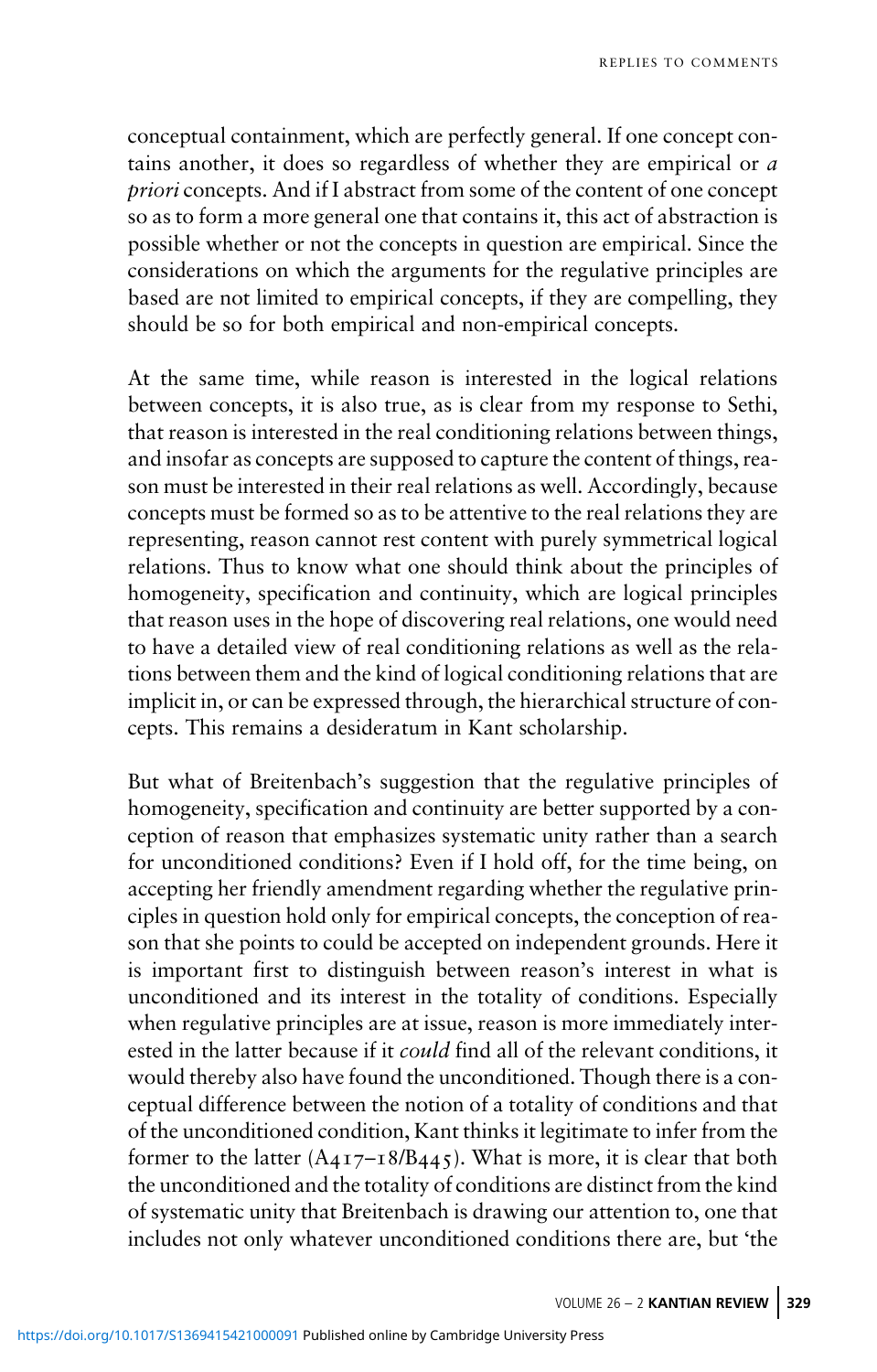entire system taken as a whole', where such a system is to be understood in teleological terms as realizing an 'idea' in Kant's technical sense.

There is much to be said in support of Kant's notion of systematic unity, especially when it comes to identifying an argument that would justify the principles of specification and continuity. For these two regulative principles push the understanding, not toward the top, as the principle of homogeneity does, but rather toward the bottom and middle, such that, taken together, these three regulative principles push in every possible direction. In fact there are, I think, crucial connections between Kant's conception of reason as the faculty that seeks cognition of the totality of conditions, and thus of the unconditioned, and his conception of systematic unity, especially when one keeps in mind that the kind of systematic unity in which reason is interested would include both logical conditioning relations in syllogisms and real conditioning relations in the form of a system of scientific laws. In particular, it is tempting to think that it is precisely reason's interest in finding the totality of conditions, both logical and real, that is supposed to bring about the kind of systematic unity that would offer it a satisfying 'resting place'  $(A_584/B612)$  in the unconditioned. For, if we keep in mind the complex conditioning relations that reason is interested in, which may well go in every possible direction, we can see that in finding the totality of conditions, it would have found the unconditioned conditions that would deliver the kind of systematic unity that would render the world intelligible (or at least as intelligible as it turns out to be). If we accept this view of things, rather than thinking of reason's search for the unconditioned and its interest in systematic unity as standing in irremediable conflict, I would propose, as a friendly amendment of my own, that we think of them as essentially complementary.

In chapter  $I$   $I$ , in the context of highlighting the philosophical parallels between how the understanding legislates laws to nature and how reason legislates the moral law, I raised the historical question of whether the development of Kant's views on theoretical legislation in the first Critique and the Prolegomena led to his account of practical autonomy in the Groundwork. Though the philosophical parallels stand on their own, it would still be good if there were textual evidence that supported them. At the time, I did not think that there was conclusive textual evidence that could decide the matter. In his helpful comments, Konstantin Pollok makes a case in favour of the parallels I identified. Again, we have what appears to be a friendly amendment, and I happily accept it.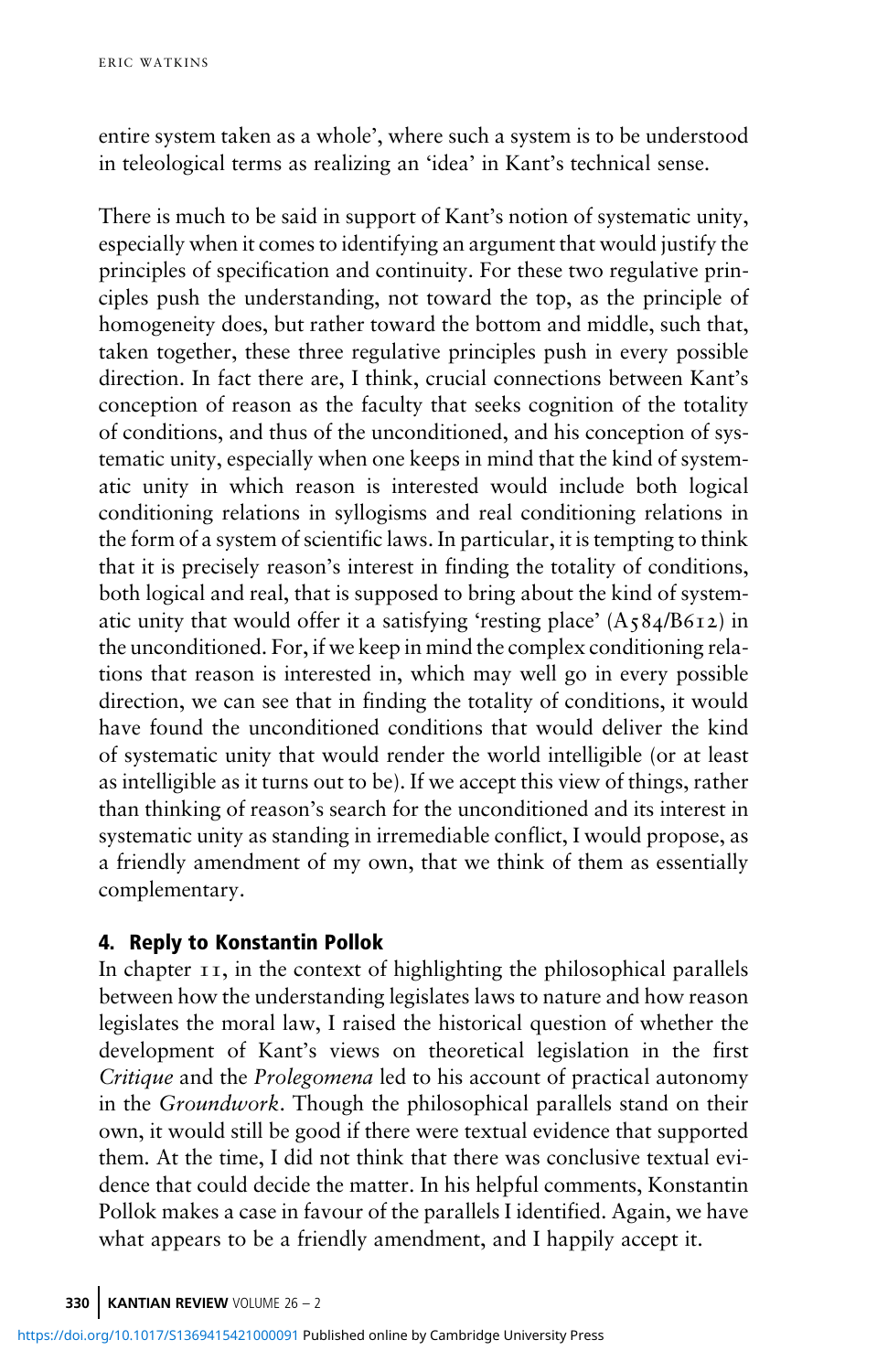The main question, I think, is simply how much support Pollok's argument can provide my interpretation. His argument has a textual and a philosophical side. The textual side is based on a  $_1$ 2-page draft for the Prolegomena in which Kant does not speak directly to the issue, but instead notes that the question 'How is a categorical imperative possible?' can be helpful in determining 'the real principle of morals', before then referring to 'the important problem of transcendental philosophy, which has a *striking similarity* with that of morals'. Though this passage does establish that Kant sees a similarity between his theoretical and practical philosophies, it does not explicitly state what that similarity is supposed to consist in. Could it be that both theoretical and practical philosophy have first principles? Or that both are rooted in our cognitive faculties? Or that sentiment plays an at best secondary role in establishing normative demands?

This is where the philosophical side of Pollok's argument is relevant. Here he suggests that it is the question of the possibility of synthetic a priori propositions that comes to play a bridging role in relating Kant's theoretical and practical philosophy after the first edition of the first Critique, when Kant was composing the *Prolegomena* and the *Groundwork* nearly simultaneously. Specifically, the idea is that, although the question of how synthetic *a priori* propositions are possible guided the development of Kant's thought since the early 1770s, it was not until the *Prolegomena* that Kant took synthetic a priori propositions as central to metaphysics in both its theoretical and practical forms. Accordingly, if metaphysics (taken now in a positive sense, as contrasted with the dogmatic metaphysics Kant argued against in the Transcendental Dialectic) consists in fundamental (unconditioned) principles that are both synthetic and *a priori*, then it becomes plausible to think that there will be parallels in the explanations of the possibility of such principles in theoretical and practical philosophy. According to Pollok, because Kant comes to think that the understanding must legislate laws to nature for those laws to be synthetic *a priori*, he is led to think that reason must legislate laws to rational beings for the fundamental principle of morality to be synthetic *a priori*. In short, for Pollok what is crucial to metaphysics, whether it be theoretical or practical, is that its principles are synthetic a priori and that the possibility of such principles can be explained only by a non-empirical deduction, which will depend on acts of legislation, which will be either theoretical or practical, depending on the kind of principle at issue. And it is because of this fundamental philosophical situation that solving the problem with acts of legislation on the theoretical side in the Prolegomena led Kant to solve it on the practical side in the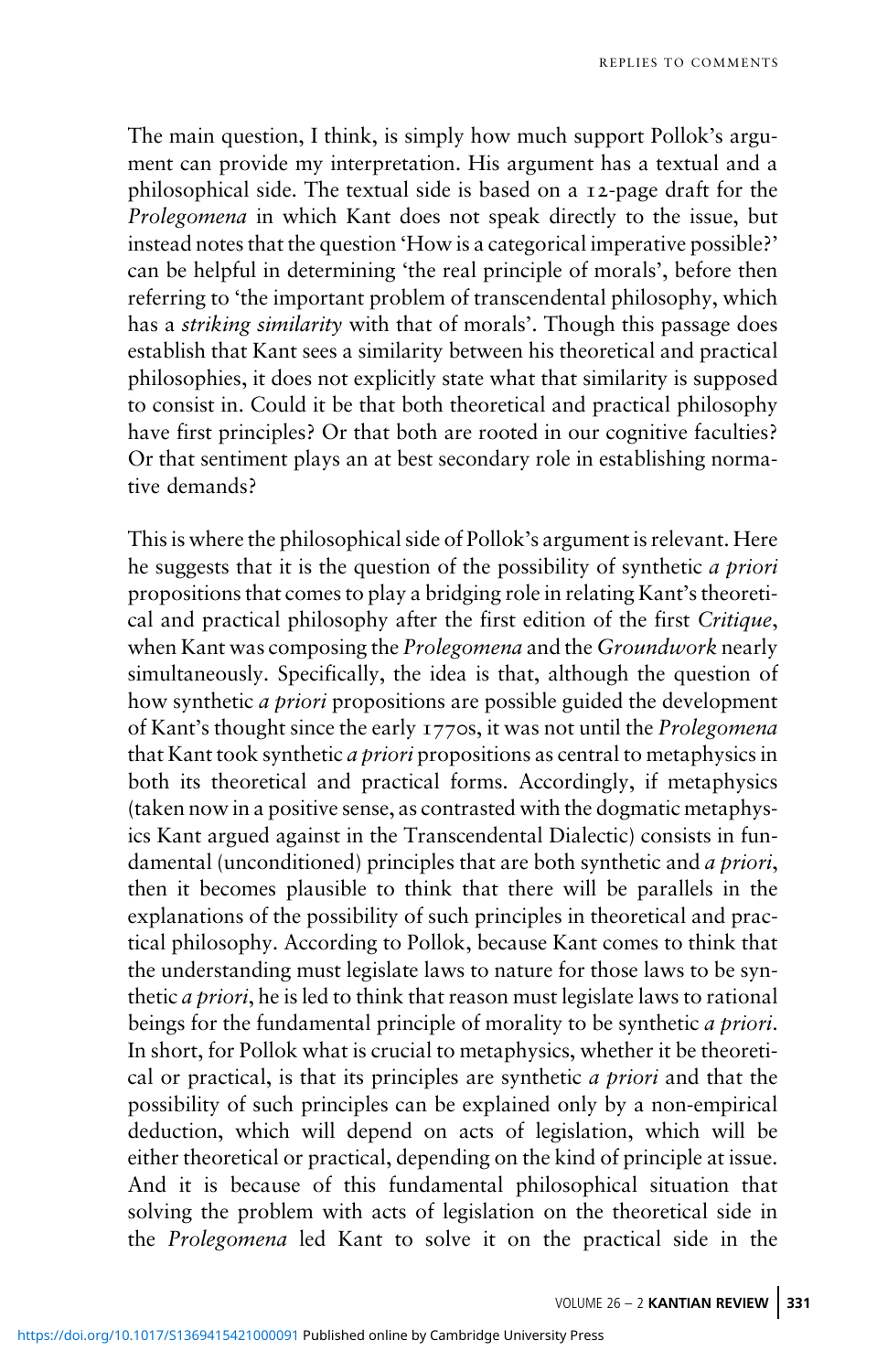Groundwork with acts of legislation that must be 'strikingly similar' to the former.

Pollok's suggestion thus nicely puts a number of elements of Kant's view together in a potentially helpful way, one that seems to support the parallels that are most important to my overall thesis regarding the nature of law. At the same time, I do wonder whether the pieces fit together quite as neatly as Pollok suggests. The first point that gives me pause concerns the role that the synthetic a priori is supposed to play in Kant's theoretical philosophy. In the Prolegomena, Kant's fundamental question is whether metaphysics is possible as a science and to answer it he characterizes the claims of metaphysics as synthetic a priori because it allows him to compare the claims of metaphysics, whose status is unclear, with the claims of mathematics and the pure part of natural science, which similarly consist of synthetic a priori propositions but whose status as legitimate sciences is settled. As I understand the overall argument of the *Prolegomena*, the crucial point is that the problem with the claims of metaphysics is not that one cannot explain the synthetic a priori status of their judgements, but rather that, unlike the claims of mathematics and pure natural science, the claims of metaphysics cannot amount to cognition. Specifically, Kant needs to characterize the claims of metaphysics as synthetic, not because they are not really synthetic and the realization of that fact when one tries to explain their possibility leads him to reject them, but rather because the problems that he sees with the claims of metaphysics arise only for its synthetic claims, not for analytic claims, which are unproblematic. And the problems he then points out for this subset of claims concern whether they can be cognition in the robust sense applicable to the claims of mathematics and pure natural sciences. Pointing to the fact that there is a single question that frames Kant's discussion of both his theoretical and practical philosophies does not immediately entail structural parallels throughout (as a 'short argument' would hope), since one has to look to the specific arguments Kant gives to see how the larger framing question is to be answered in detail.

Relatedly, when one turns to the connection between legislation and the possibility of the synthetic a priori judgements, the situation is no simple matter. For example, it would be too simple to claim that explaining the possibility in question is accomplished merely by appealing to acts of legislation. Take the case of mathematics. When Kant explains the possibility of mathematics as a body of synthetic *a priori* cognition, the central element of the *explanans* is contributed by space and time as *a priori* intuitions, which do not involve any act of legislation. Instead, it is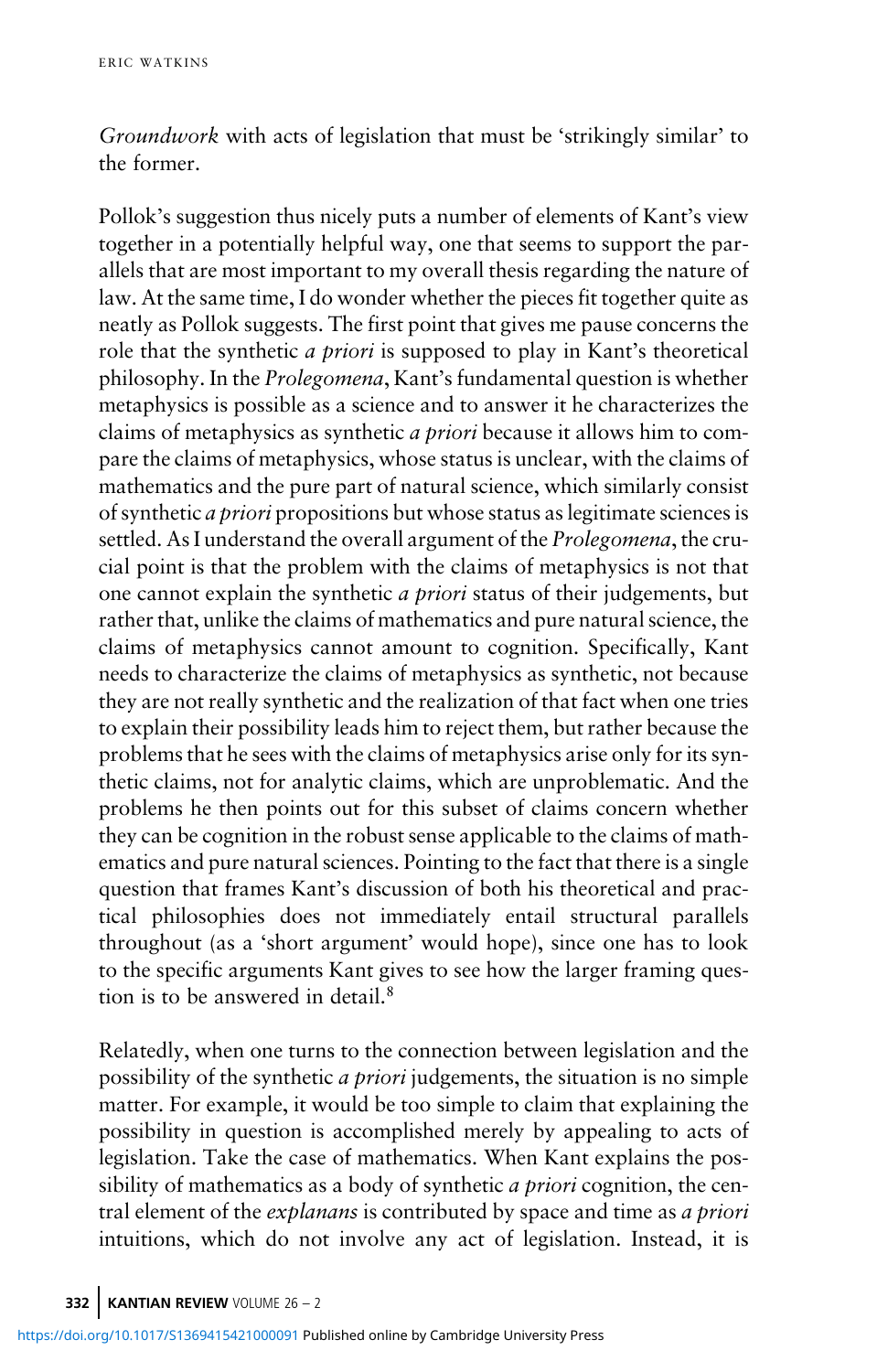tempting to think that the synthetic aspect of mathematical judgements is to be explained by the fact that our intuitions (along with the constructions that are possible only in pure intuition) derive from sensibility rather than our understanding, a fact that, if taken in isolation, could (misleadingly) suggest that acts of legislation are not even necessary for the synthetic a priori cognitions of mathematics. And even the case of pure natural science is not completely straightforward. Though Kant is committed to acts of legislation in this case, it is not obvious that these acts are what explain the synthetic character of the claims of pure natural science, as, once again, sensibility can seem to be necessary for such an explanatory role. Now, in this case, it is immediately clear that acts of legislation are necessary conditions for the claims of pure natural science, given that these claims assert laws which the understanding legislates to nature. But how exactly the understanding legislates the laws to what is given in intuition is of course far from simple and straightforward.

I mention these complications not because I want to raise significant doubts about Pollok's historical claim that Kant's views on theoretical legislation led to his views on practical legislation, but rather because I think it important to note that even after 297 pages and three additional insightful perspectives on these issues (along with my replies), the final word has not been spoken on these issues. In particular, as Pollok's comments have brought out more clearly, we still need a full and detailed explanation of how acts of legislation are involved in Kant's explanation of the synthetic status of the synthetic a priori principles that constitute the foundation of his metaphysics of nature and his metaphysics of morals. Though I have not highlighted the issue either in the book or in my present comments, it is also clear that we still need an account of how Kant thinks that laws are related to transcendental idealism. Is it the case that the laws that our cognitive faculties legislate must be transcendentally ideal, since they seem to exist only because of the act of legislation? Or must they be neutral on this question, since the moral law, which depends only on rationality and its acts of legislation, is not subject-dependent in the way that appearances are, as is clear from the fact that the moral law is as valid for God as it is for us, even if it does not take on imperatival form for God? Given the systematic and foundational role that laws play in Kant's philosophy, it is inevitable that more important issues involving laws remain to be clarified.

### **Notes**

I Watkins (2019). These comments were first presented in a book symposium organized by Marcus Willaschek and held online in July 2020. I am grateful to him and to all the